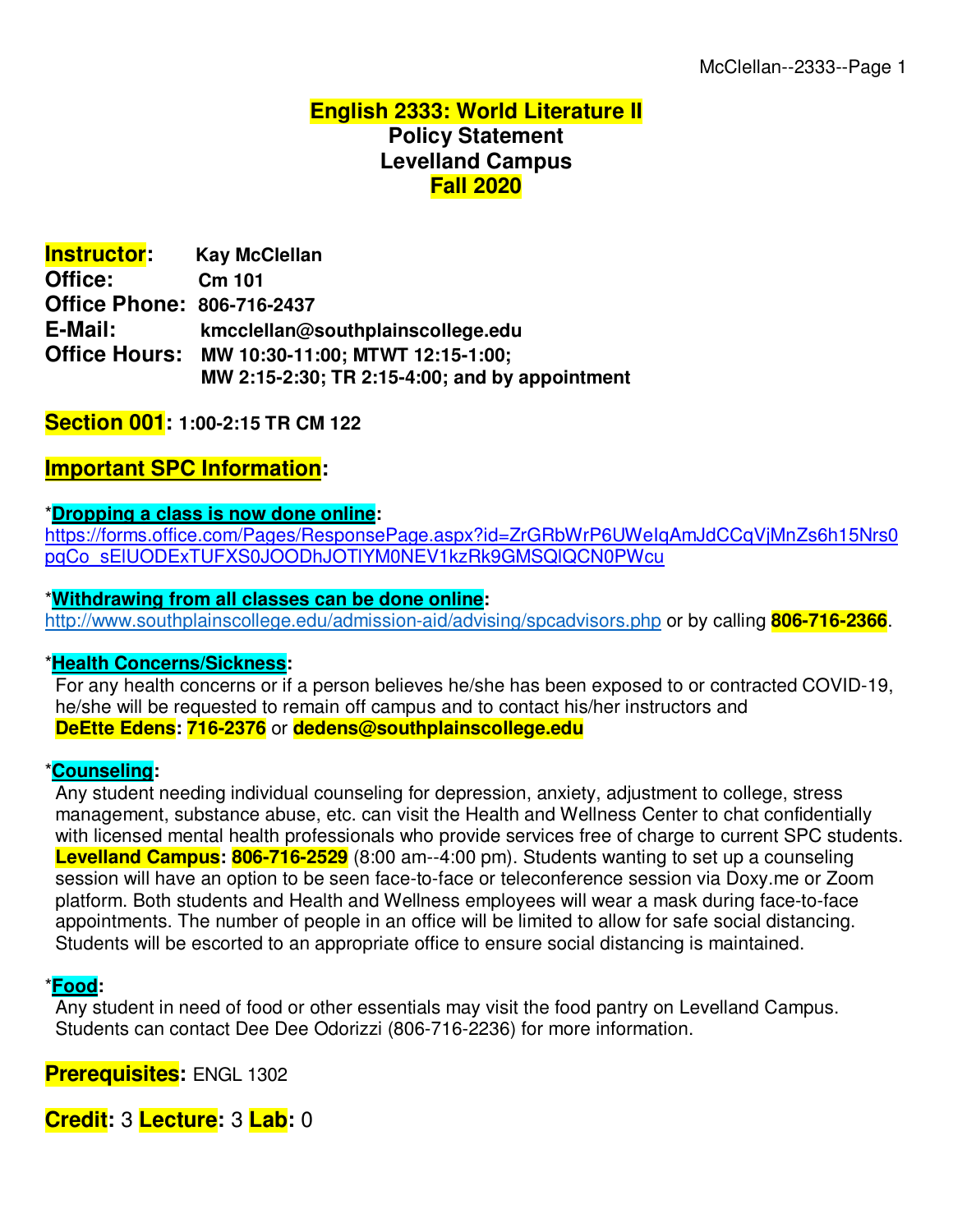## **Course Description:**

This course is a survey of world literature from the seventeenth century to the present, which helped to shape modern literature, language, and culture. Students will study works of prose, poetry, drama, and fiction in relation to their historical and cultural contexts, along with the principles of literary criticism appropriate to the literature. Texts will be selected from a diverse group of authors and traditions.

#### **Course Purpose:**

English 2333 introduces students to some of the great works of literature, post-Renaissance through the present, which helped to shape modern literature, language, and culture. This course includes the general historical background, as well as the principles of literary criticism appropriate to the literature.

## **Textbooks and Other Materials:**

#### \**Kay McClellan: English 2333: Workbook*

\*Robert Louis Stevenson's *Dr. Jekyll and Mr. Hyde.* Bantam Books. **ISBN #0-553-21277-X** \*Bram Stoker's *Dracula* Dover Publications **ISBN #10: 0-486-41109-5 #13: 978-0-486-41109-5**

\*Voltaire's *Candide* Dover **ISBN #10: 0-486-26689-3 #13: 978-0-486-26689-3**

\***a flashdrive**

\*a small bottle of hand sanitizer

# **This course satisfies a Core Curriculum Requirement:**

Yes—Language, Philosophy, and Culture Foundational Component Area

#### **Core Objectives addressed:**

\***Communications skills**—to include effective written, oral and visual communication

- \***Critical thinking skills**—to include creative thinking, innovation, inquiry, and analysis, evaluation and synthesis of information
- \***Social Responsibility**—to include intercultural competence, knowledge of civic responsibility, and the ability to engage effectively in regional, national, and global communities
- \***Personal Responsibility**—to include the ability to connect choices, actions, and consequences to ethical decision-making.

**Student Learning Outcomes:** Upon successful completion of the course, students will:

- 1. Identify key ideas, representative authors and works, significant historical or cultural events, and characteristic perspectives or attitudes expressed in the literature of different periods or regions.
- 2. Analyze literary works as expressions of individual or communal values within the historical, social, political, cultural, or religious contexts of different literary periods, including a focus on the life and times of the authors.
- 3. Demonstrate knowledge of the development of characteristic forms or styles of expression during different historical periods or in different regions.
- 4. Articulate the aesthetic principles that guide the scope and variety of works in the arts and humanities.
- 5. Apply critical thinking to the study of literature and to the writing of analytical essays.
- 6. Demonstrate competent application of the elements of the writing process, including expository, analytical, and argumentative writing, as developed in English 1301 and 1302.
- 7. Research and write accurately documented, critical papers over assigned readings in clear and grammatically correct prose.

**Student Learning Outcomes Assessment:** a pre- and post-test or writing assignment rubric may be used to determine the extent of improvement that the students have gained during the semester.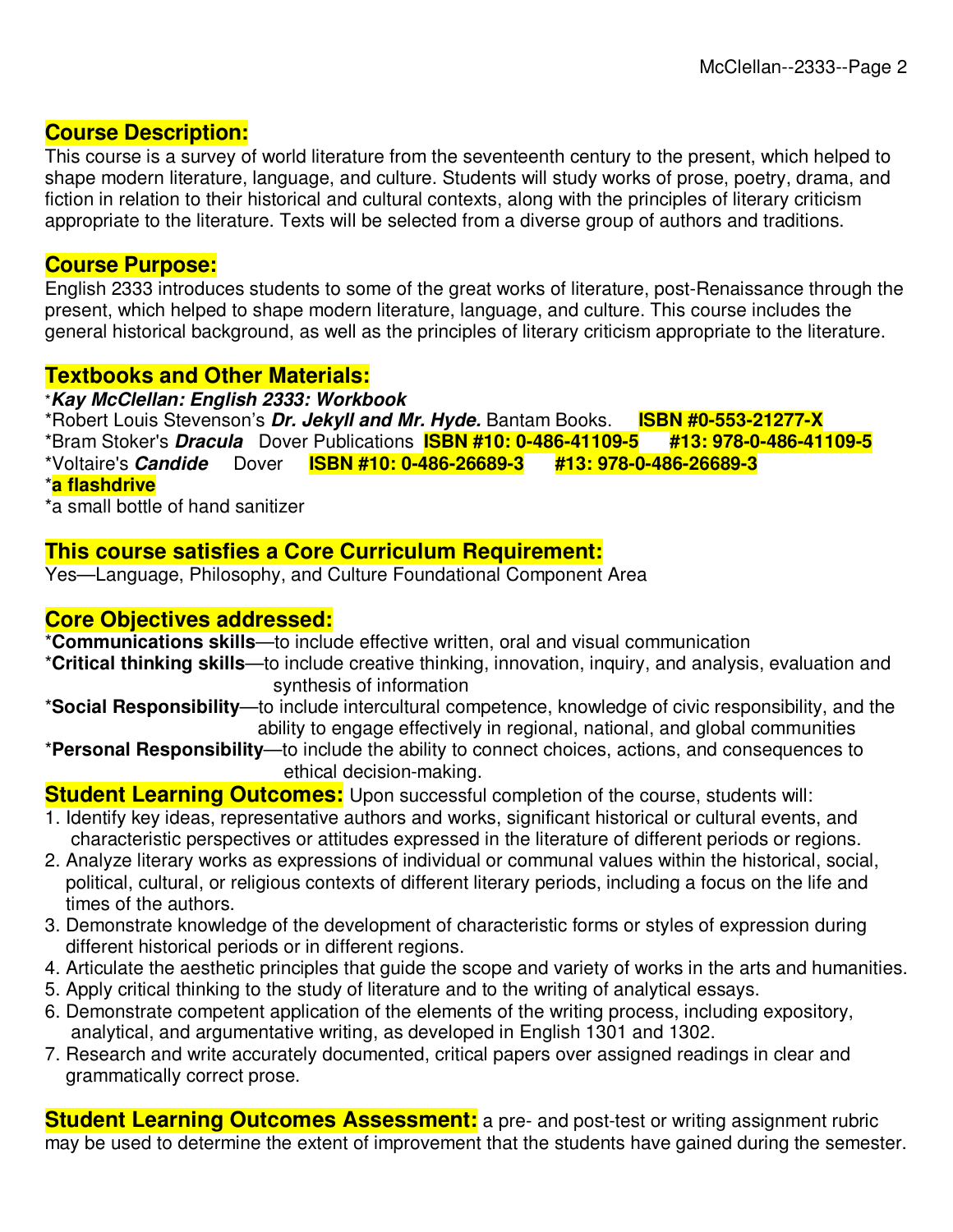# **Course Evaluation:**

Students' work will be evaluated by means of A, B, C, D, or F: Superior, Good, Average, Poor, or Unacceptable. Numerical grades are assigned for convenience in averaging grades only. All assignments must be completed and turned in on the date due before students are eligible to pass the class. Late work may be dropped one letter grade. **Students who have not turned in all the assigned work by the final drop day for instructors will be dropped from the course.**

# **Essay/Paper Assessment Guidelines:**

- \***The "A" essay** should be correctly formatted in MLA style in Courier New #12 with only a few spelling, wrong word, and minor grammatical or punctuation errors. It should be on an appropriate topic and have a good title and transitions. The introduction should have a specific thesis as the first or last sentence. The conclusion should have a restated thesis as the first sentence, sum up, draw conclusions, and not contain new material (all relevant material should be presented in the body paragraphs). Each body paragraph should be well supported and have a topic sentence as its first sentence that specifically corresponds back to the thesis by using the appropriate supporting point from the thesis. There should be no major grammatical errors. The essay should be thoughtful, parallel, focused, and developed, with each paragraph having a minimum of three sentences.
- \***The "B" essay** contains all of the above with one or two types of major grammatical errors.
- \***The "C" essay** has a thesis, introduction, and conclusion, but lacks support and/or has three to four types of major grammatical errors.
- \***The "D" essay** contains one or more of the following: lacks a strong thesis, organization, or focus (paper doesn't follow thesis) or has formatting errors or multiple spelling and/or grammatical errors.
- \***The "F" essay** doesn't meet the minimum requirements. Some examples of "F" essays are those that 1) are written on an unapproved or inappropriate topic; 2) do not meet the minimum word count; 3) are not written in the correct format; 4) have fewer than four paragraphs; 5) are unreadable; or 6) are offensive/inflammatory (like saying those who don't agree with the writer are morons, etc.).

#### **Grading Policy:** 25%--Unit Tests

 25%--Daily Quizzes 25%--Assessment 25%--Literary Paper 100%--Total

#### **Two Ways To Be Exempt From the Final:** 1. have **1 or 0 absences**; or 2. have **an A average**.

#### **Missed Quizzes:**

\***Reading quizzes** can't be made up;

\***Video quizzes** can be made up **if** the student passes the quiz; passing a video quiz will give the student a quiz grade and make up for an absence.

#### **Missed Tests:**

A missed test needs to be made up with a week of the student's return to class. **Late Work:** 

- \***Take-Home Tests** will be accepted on the due date or the following class period without penalty; they won't be accepted after that.
- \***The Literary Paper or its Revision** will be accepted on the due date or the following class period without penalty; it won't be accepted after the last day of regular class and will be dropped a letter grade if turned in more than one class period after the due date.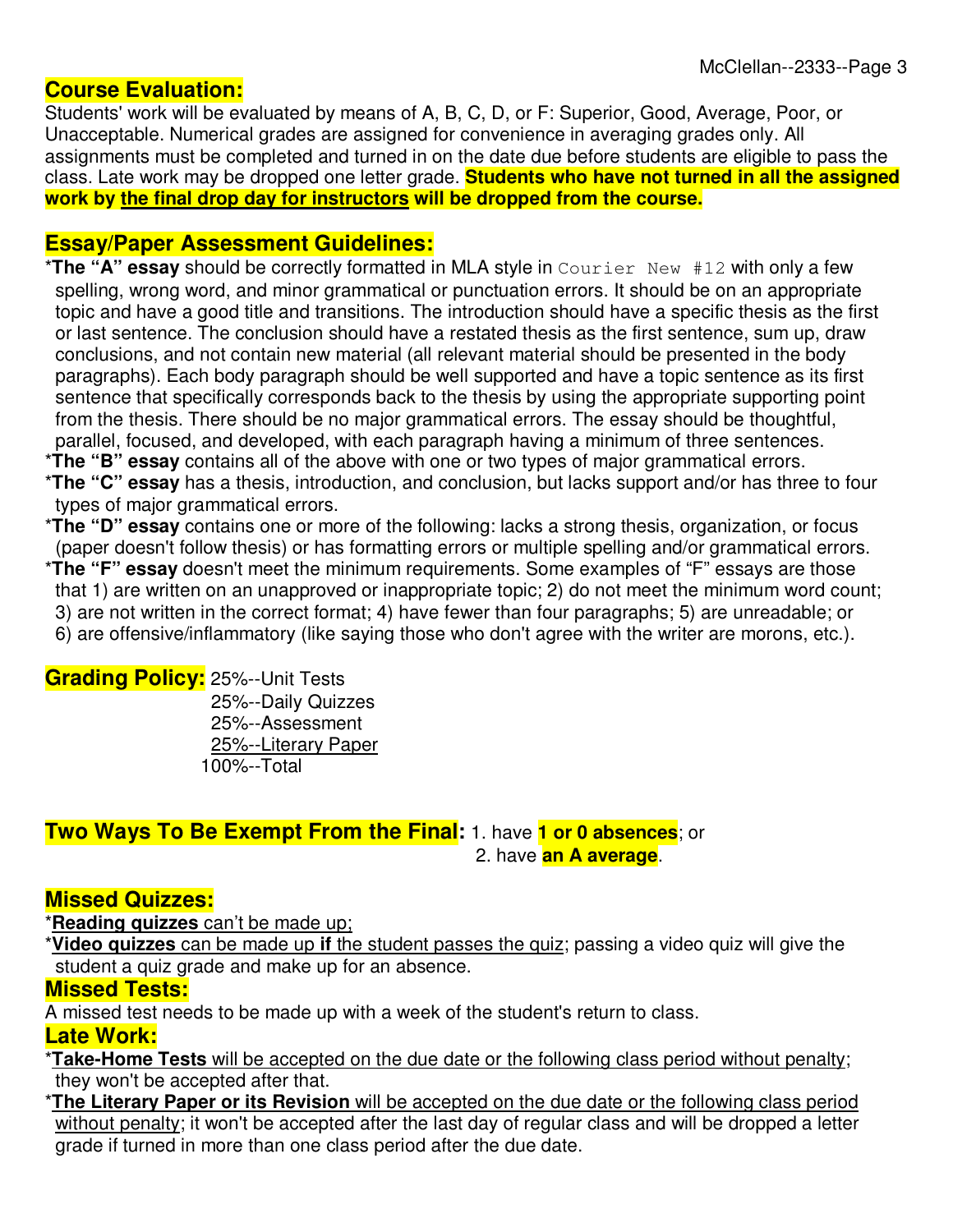### **Student Responsibilities:** Students are expected to

- 1. Be on time and regularly attend class.
- 2. Be responsible for having an appropriate attitude and using appropriate language in academic environments; not use condescending, inflammatory, threatening, or profane rhetoric, whether verbally or in written form, in academic environments.
- 3. Have respectful behavior toward instructor and classmates in order to contribute to the atmosphere necessary for learning.
- 4. Be responsible for courteous actions to others, especially by putting away cell phones and other distractions while in class.
- 5. Be responsible for writing down all grades and applying them to the grading scale used for the class, which is shown in the course's policy statement/syllabus.
- 6. Submit all assignments in accordance with due dates, formats, and requirements.
- 7. Avoid all forms of cheating and plagiarism on all assignments, including improper collaboration.
- 8. Ask questions when something is unclear.

#### **SPC Face Coverings Policy:**

It is the policy of South Plains College for the Fall 2020 semester that as a condition of on-campus enrollment, all students are required to engage in safe behaviors to avoid the spread of COVID-19 in the SPC community. Such behaviors specifically include the **requirement that all students properly wear CDC-compliant face coverings while in SPC buildings including in classrooms, labs, hallways, and restrooms. Failure to comply with this policy may result in dismissal from the current class session.** If the student refuses to leave the classroom or lab after being dismissed, the student may be referred to the Dean of Students on the Levelland campus or the Dean/Director of external centers for Student Code of Conduct Violation.

**SPC Attendance Policy:** according to the "Class Attendance" policies stated below in the SPC General Catalog: Students are expected to attend all classes in order to be successful in a course. The student may be administratively withdrawn from the course when absences become excessive as defined in the course syllabus.

When an unavoidable reason for class absence arises, such as illness, an official trip authorized by the college or an official activity, the instructor may permit the student to make up work missed. It is the student's responsibility to complete work missed within a reasonable period of time as determined by the instructor.

Students who enroll in a course but have "Never Attended" by the official census date, as reported by the faculty member, will be administratively dropped by the Office of Admissions and Records. A student who does not meet the attendance requirements of a class as stated in the course syllabus and does not officially withdraw from that course by the official census date of the semester, may be administratively withdrawn from that course and receive a grade of "X" or "F" as determined by the instructor. ... It is the student's responsibility to be aware of [the Instructor's attendance] policy.

## **My Attendance Policy:**

Students who miss half the period will be counted absent. **Students with more than four absences**  don't meet the minimum standards of the class and will be dropped. Students who are borderline (59,69,79,89) at the end of the semester will be moved up a letter grade if they have 1 or 0 absences. **The final is optional for students with an A average or 1 or 0 absences. Students who are 5 or more minutes late will be counted absent each time after the second time. The class will be working from the** *Workbook* **each day, so students who habitually don't bring their** *Workbook* **to class will be counted absent, starting with the third time.**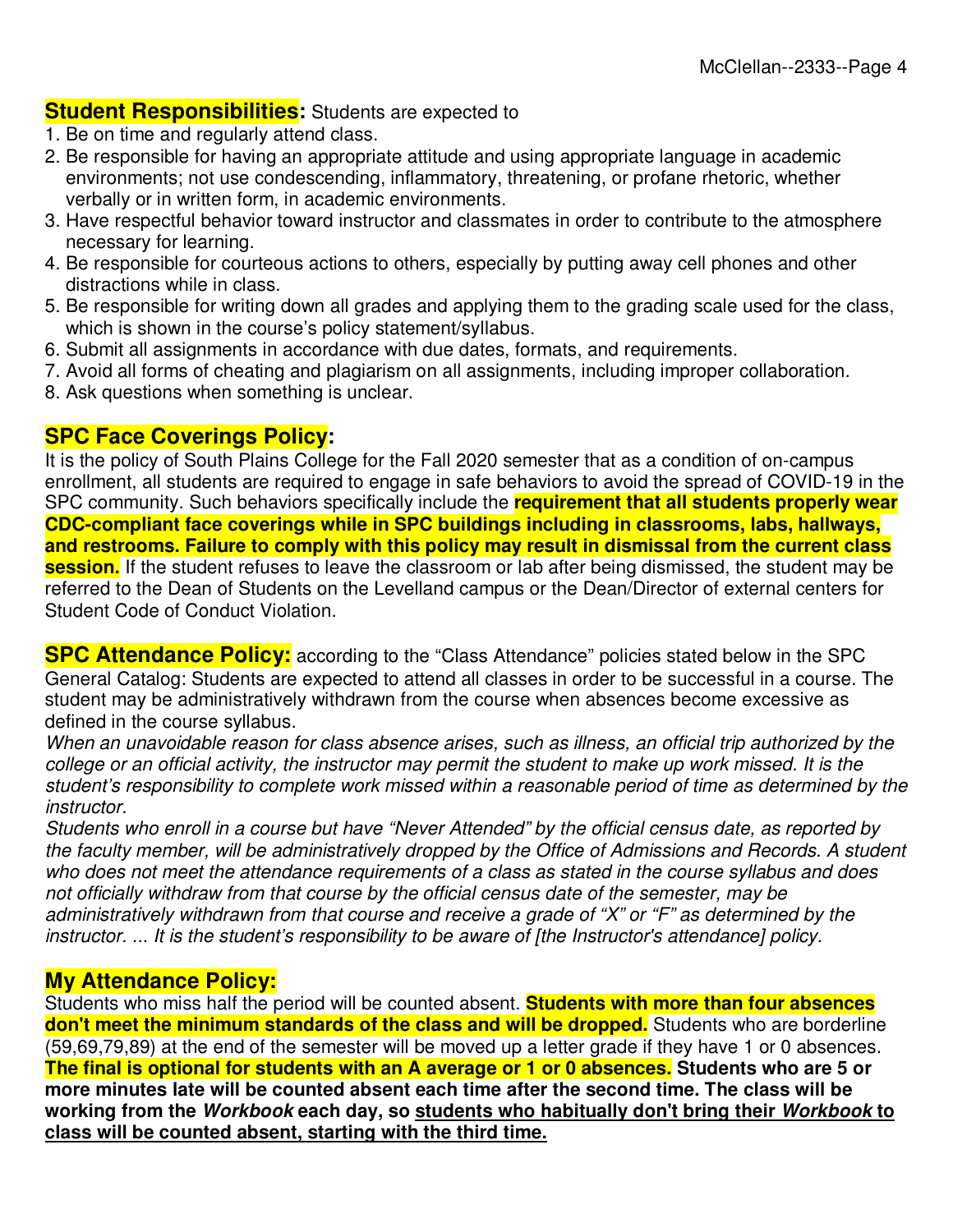# **My Policies Regarding Covid (Including Attendance):**

\*Please practice good hygiene when you're in SPC buildings and particularly our classroom.

- \*You must wear a face covering, or you won't be allowed in the classroom.
- \*If you catch Covid: 1. please stay at home until you're safe to be around others;
	- 2. email me documentation so that I can help you catch up on the material that you've missed: **kmcclellan@southplainscollege.edu**

\*If you have questions, either email me or feel free to call me: **806-716-2437**, and I'll be happy to try to answer any questions.

**\***For those who are at home with Covid, you can email your assignments to me.

**\*All assignments must be turned in with Word in an email; I don't accept documents sent in Google Docs or Blackboard**.

\*You won't be penalized for absences as long as you've submitted documentation for having Covid; however, you'll need to turn in all assignments in a responsible manner and keep up with the rest of the class. Every situation is different, and I'll do my best to help you through this. This is a once in a hundred years' situation, so let's just get through this, and things will be better in the spring.

## **Plagiarism and Cheating:**

\*Complete honesty is required in all course work.

\***Plagiarism, collusion, or cheating of any kind, including taking pictures of a quiz or a test or the answers, will result in an F in the course.**

# **Student Code of Conduct Policy:**

Any successful learning experience requires mutual respect on the part of the student and the instructor. Neither instructor nor student should be subject to others' behavior that is rude, disruptive, intimidating, aggressive, or demeaning**.** Student conduct that disrupts the learning process or is deemed disrespectful or threatening shall not be tolerated and may lead to disciplinary action and/or removal from class.

#### **Disability Statement:**

Students with disabilities, including but not limited to physical, psychiatric, or learning disabilities, who wish to request accommodations in this class should notify the Disability Services Office early in the semester so that the appropriate arrangements may be made. In accordance with federal law, a student requesting accommodations must provide acceptable documentation of his/her disability to the Disability Services Office. For more information, call or visit the Disability Services Office at Levelland (Student Health & Wellness Office) 806-716-2577, Reese Center (Building 8) 806-716-4675, or Plainview Center (Main Office) 806-716-4302 or 806-296-9611.

#### **Nondiscrimination Policy:**

The instructor will do his or her best not to discriminate on the basis of age, color, disability, ethnic background, gender, national origin, race, religion, sexual orientation, or veteran status.

#### **Diversity Statement:**

In this class, the instructor will endeavor to establish and support an environment that values and nurtures individual and group differences and encourages engagement and interaction. Understanding and respecting multiple experiences and perspectives will serve to challenge and stimulate all participants to learn about others, about the larger world, and about themselves.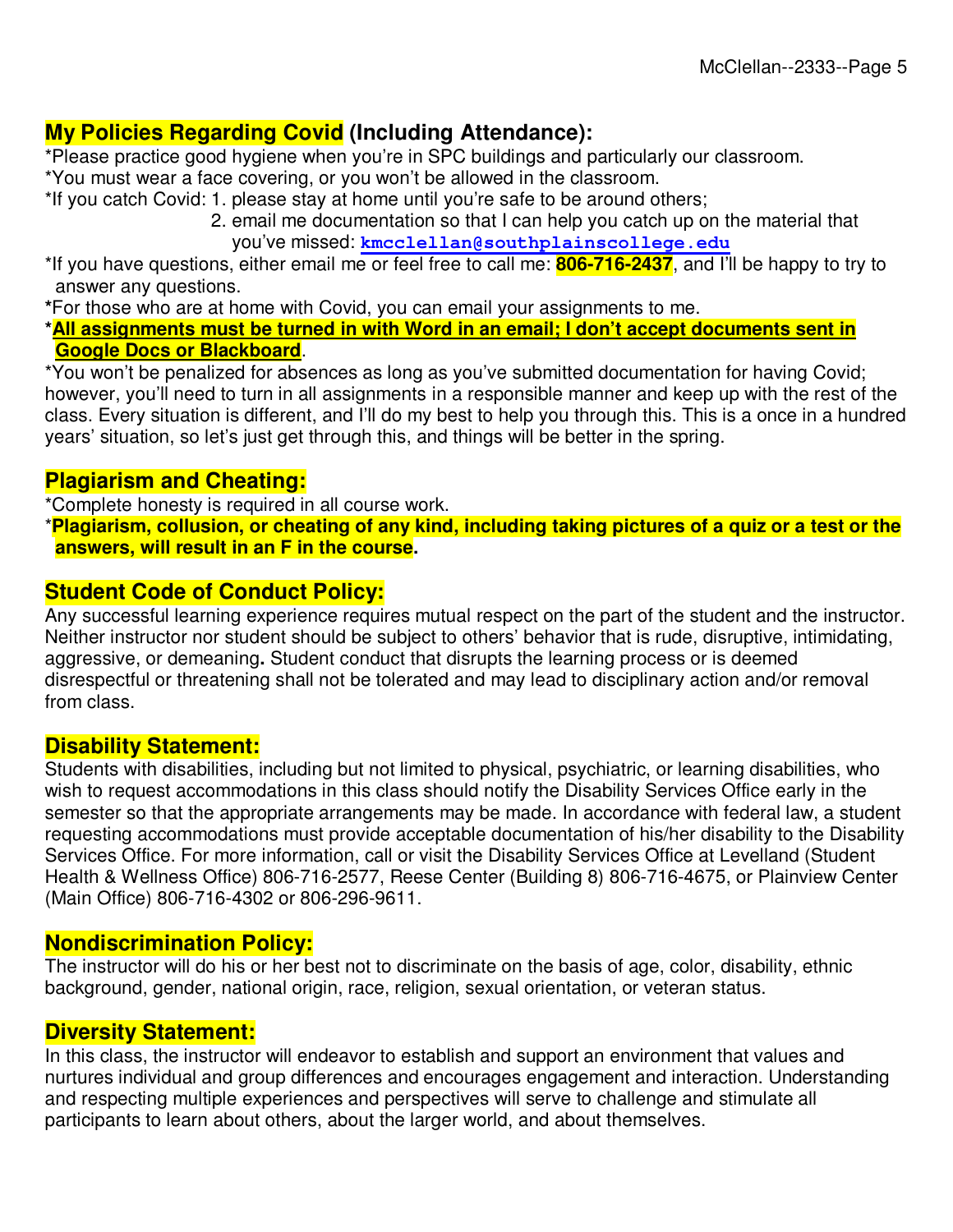**Paper Standards:** Papers not abiding by the following standards will not be accepted.

**\*Font:** use **Courier New #12** only

**\*Spacing: double space** throughout the paper, **(even in heading)**

**\*Margins:** have a **one inch margin** all around the page

# **Class Rules**

## **Violating a class rule at any time can result in a student's being expelled from class with an F.**

# **Students will be dropped with an F if they:**

\*Create a hostile working and learning environment by disturbing the class; this could be by slamming books, muttering under their breath, yelling, or otherwise demonstrating abusive behavior, like raising their voices, calling me or their classmates derogatory names, making threats, etc.

\*Use obscenity, crudeness, or rudeness when addressing me or their classmates.

\*Take pictures of example papers, quiz answers, or test answers.

## **Hoods, Ear Buds, and Earphones may not be worn in class.**

#### **Example Papers:**

\*Anyone who leaves the classroom before all example papers are accounted for or who takes a picture of them will be given an **F in the course**.

\*Anyone who leaves the classroom with an example paper will be given an **F in the course**.

#### **Classroom Etiquette:**

\*You need to stay on task (no talking, texting, surfing the net, etc. while class is in session).

\*You shouldn't make inappropriate remarks or use profanity.

\***You shouldn't make noise with electronic gadgets.** If you're in a true emergency situation, take your call/text in the hall, take care of your business, and don't disturb the class when you come back.

\*You shouldn't be talking when I'm talking or when a classmate is asking a question.

\*Drinks should have lids or caps.

## **Writing Perimeters: Do not write on things that are:**

\*illegal

\*X rated

\*offensive (including using a condescending or inflammatory tone)

\*concerning hate groups

\*concerning blood and guts (including abortion, butchering an animal, trapping, taxidermy)

**Note:** The instructor reserves the right to modify the course syllabus and policies as well as notify students of any changes at any point during the semester.